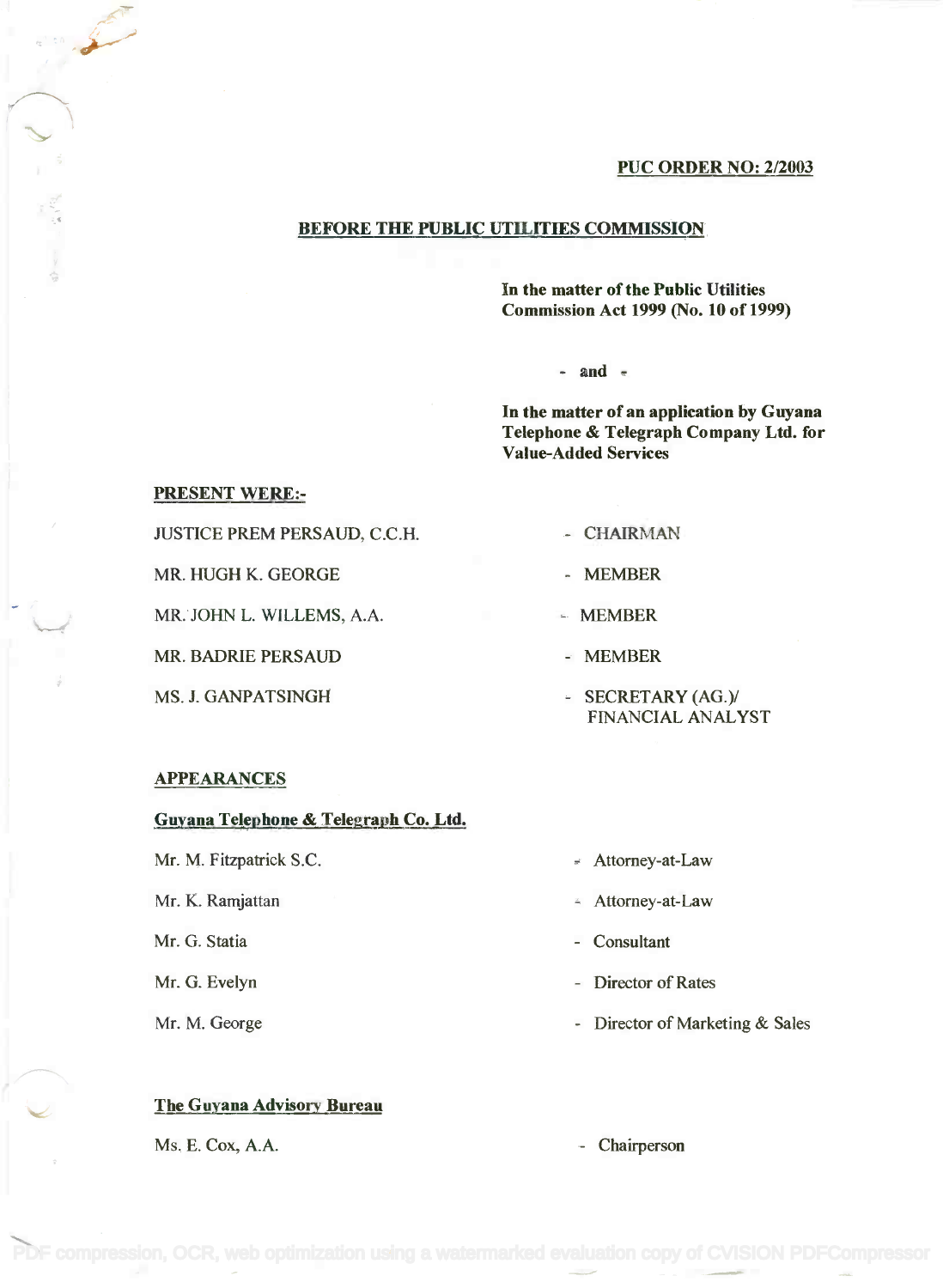The Guyana Telephone and Telegraph Company Ltd., hereinafter referred to as The Guyana Telephone and Telegraph Company Ltd., hereinafter referred to as the "Company" has applied to the Commission to introduce and offer to consumers some the "Company" has applied to the Commission to introduce and offer to consumers some new services called "value-added services". new services called "value-added services".

Due to technological improvements in the Telecommunication industry these Due to technological improvements in the Telecommunication industry these services have become available sometime ago and the Company is seeking to make them services have become available sometime ago and the Company is seeking to make them available as a result of the demands by a large section of consumers. The services for available as a result of the demands by a large section of consumers. The services for which permission is sought are:- which permission is sought are:-

- (a) Wireline Voicemail Service, (a) Wireline Voicemail Service,
- (b) Mobile Short Messaging Service (b) Mobile Short Messaging Service
- (c) Mobile Voicemail Service (c) Mobile Voicemail Service

When these services are made available, a rate will be charged to consumers, for which When these services are made available, a rate will be charged to consumers, for which the approval of the Commission is required and it will have to fix these rates.

With regard to the Mobile Voicemail Service a subscriber who makes a call will not be required to pay any additional charge apart from the approved rate for making a not be required to pay any additional charge apart from the approved rate for making a cell phone call, but the person who accesses the call will be required to pay a rate cell phone call, but the person who accesses the call will be required to pay a rate commensurate with the air time used. commensurate with the air time used.

The Company had earlier filed for similar services to be made available to The Company had earlier filed for similar services to be made available to consumers, but the Commission expressed some reservations concerning the alleged survey done by the Company, and the cost for some of the equipment. The Company survey done by the Company, and the cost for some ofthe equipment. The Company did not satisfy our concerns and withdrew and discontinued that application. did not satisfy our concerns and withdrew and discontinued that application.

### Wireline Voicemail Service

**Ohio** 

Any customer who subscribes to this service will be able to retrieve messages Any customer who subscribes to this service will be able to retrieve messages which a caller may make if the subscriber, for any reason is not able to answer his telephone. His phone will be able to answer that call and take a message. No additional telephone. His phone will be able to answer that call and take a message. No additional equipment is needed since the hardware and software required for that service are housed equipment is needed since the hardware and software required for that service are housed at the Company's business place. The voicemail are of two types – called "Basic" and "Premium". "Premium".

The premium service is, in reality, the provision of a mailbox designed to hold a The premium service is, in reality, the provision of a mailbox designed to hold a total of 10 minutes of messages equivalent to twenty, 30 second messages whereas the total of 10 minutes of messages equivalent to twenty, 30 second messages whereas the "basic" service is designed for a mail box to hold a total of 5 minutes of messages, equivalent to fifteen, 20 second messages. equivalent to fifteen, 20 second messages.

The Company has suggested that after a telephone rings four times and it is not The Company has suggested that after a telephone rings four times and it is not answered the calling party will be diverted to the subscriber's voice mailbox. We raised answered the calling party will be diverted to the subscriber's voice mailbox. We raised the issue with them and they have agreed that the rings will be eight times before the call is diverted. is diverted.

Subscribers will not have to pay to retrieve their mail from their own home or Subscribers will not have to pay to retrieve their mail from their own home or office phones, for which the mailbox is configured, but in order to access such mail from office phones, for which the mailbox is configured, but in order to access such mail from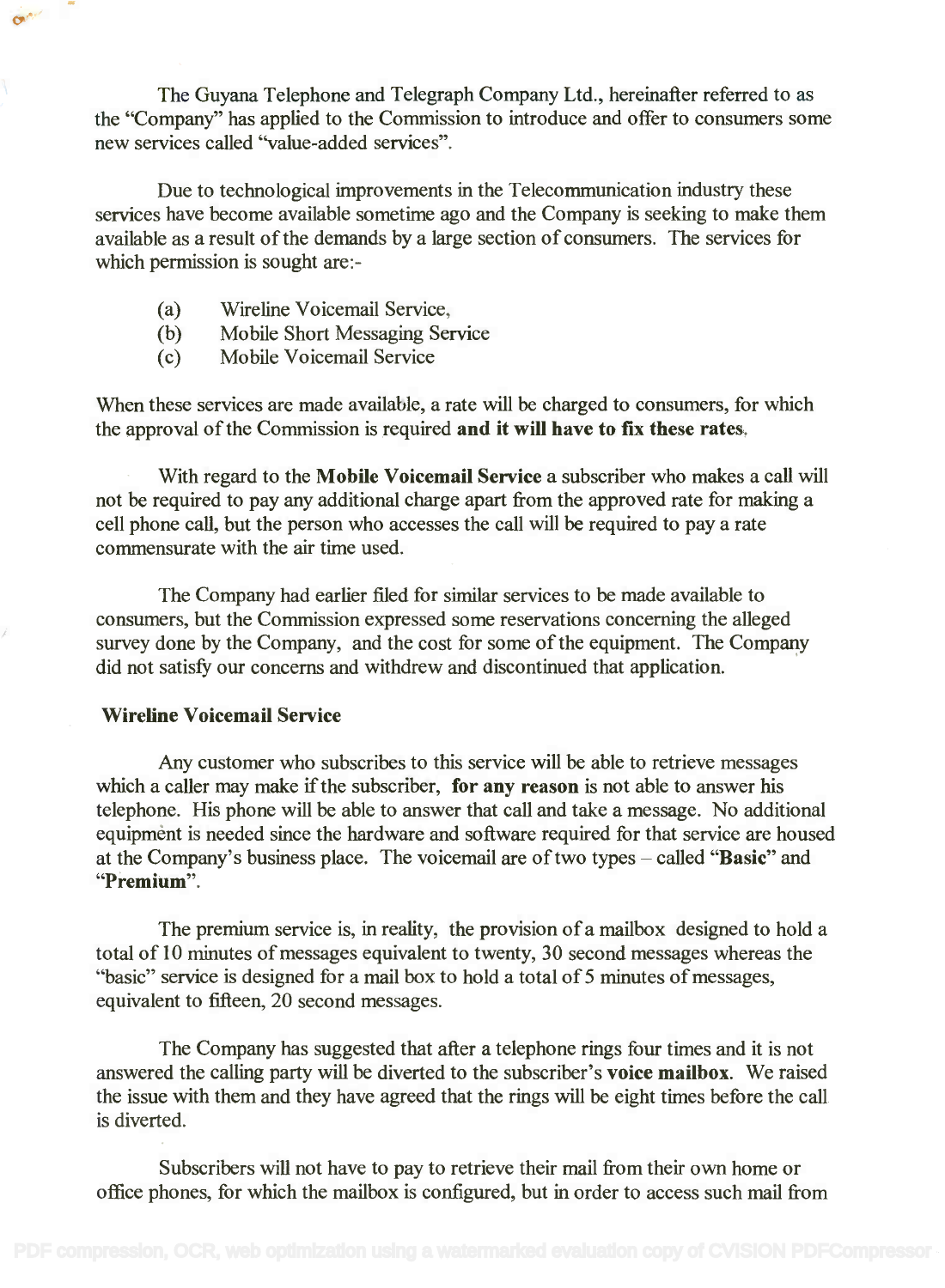any other touchtone telephone the approved local toll rate associated with that call will be any other touchtone telephone the approved local toll rate associated with that call will be charged. charged.

### Mobile Short Messaging Service

The Company also plans to offer Short Messaging Service (SMS) to its mobile The Company also plans to offer Short Messaging Service (SMS) to its mobile customers. This service will allow consumers to send and receive text messages to and customers. This service will allow consumers to send and receive text messages to and from mobile phones. from mobile phones.

Each message can be up to 160 characters in length (depending on the handset) Each message can be up to 160 characters in length (depending on the handset) and can comprise of words, numbers or a combination of both. and can comprise of words, numbers or a combination of both.

There are different types of SMS services and GT&T proposes to offer the There are different types of SMS services and GT&T proposes to offer the following: - following:-

- (1) Simple person to person messages Simple person to person messages (1)
- (2) Mobile to E-mail messages Mobile to E-mail messages (2)
- (3) Internet to mobile messages Internet to mobile messages (3)
- (4) Push services Push services (4)
- (5) Value-added services Downloads of Tones, logos, Icons, etc. Value-added services Downloads of Tones, logos, Icons, etc. (5)
- $(1)$  Simple person to person messages this service allows a person to send a message from his/her mobile phone to another mobile phone. message from hislher mobile phone to another mobile phone.
- (2) Mobile to E-mail Messages customers can use this service to send messages to a person's e-mail address. to a person's e-mail address.
- (3) Internet to mobile messages customers will be able to go to  $GT\&T$ 's web site and, using the SMS portal, send a message to a GT&T mobile phone. site and, using the SMS portal, send a message to a GT&T mobile phone.
- (4) "Push Services" This is geared for the business community. It allows a (4) "Push Services" This isgeared for the business community. It allows a message to be sent to multiple mobile phones all at the same time. message to be sent to multiple mobile phones all at the same time.
- (5) Value-added Services this service will allow customers to download, ring tones, logos, icons or picture messages from the internet. Customers can also tones, logos, icons or picture messages from the internet. Customers can also compose their own ring tones and then download unto their mobile phones. compose their own ring tones and then download unto their mobile phones.

It should be noted that all mobile phones presently using GT&T's network are It should be noted that all mobile phones presently using GT&T's network are Message terminating (i.e. can receive message), but not all mobile phones can send Message terminating (i.e. can receive message), but not all mobile phones can send message. Therefore customers will have to ensure that they have a handset that can message. Therefore customers will have to ensure that they have a handset that can send message before they can access the SMS. send message before they can access the SMS.

At a hearing of the application on the  $23<sup>rd</sup>$  April 2003 at which the consumers were represented by one of their organisation, Mr. Gene Evelyn on behalf of the were represented by one oftheir organisation, Mr. Gene Evelyn on behalf of the Company explained what we have set out above. Company explained what we have set out above.

We subsequently wrote the Company seeking clarification and answers to some We subsequently wrote the Company seeking clarification and answers to some aspects of the services and we received written responses. Copies are hereto attached aspects of the services and we received written responses. Copies are hereto attached and marked Exs. A and B: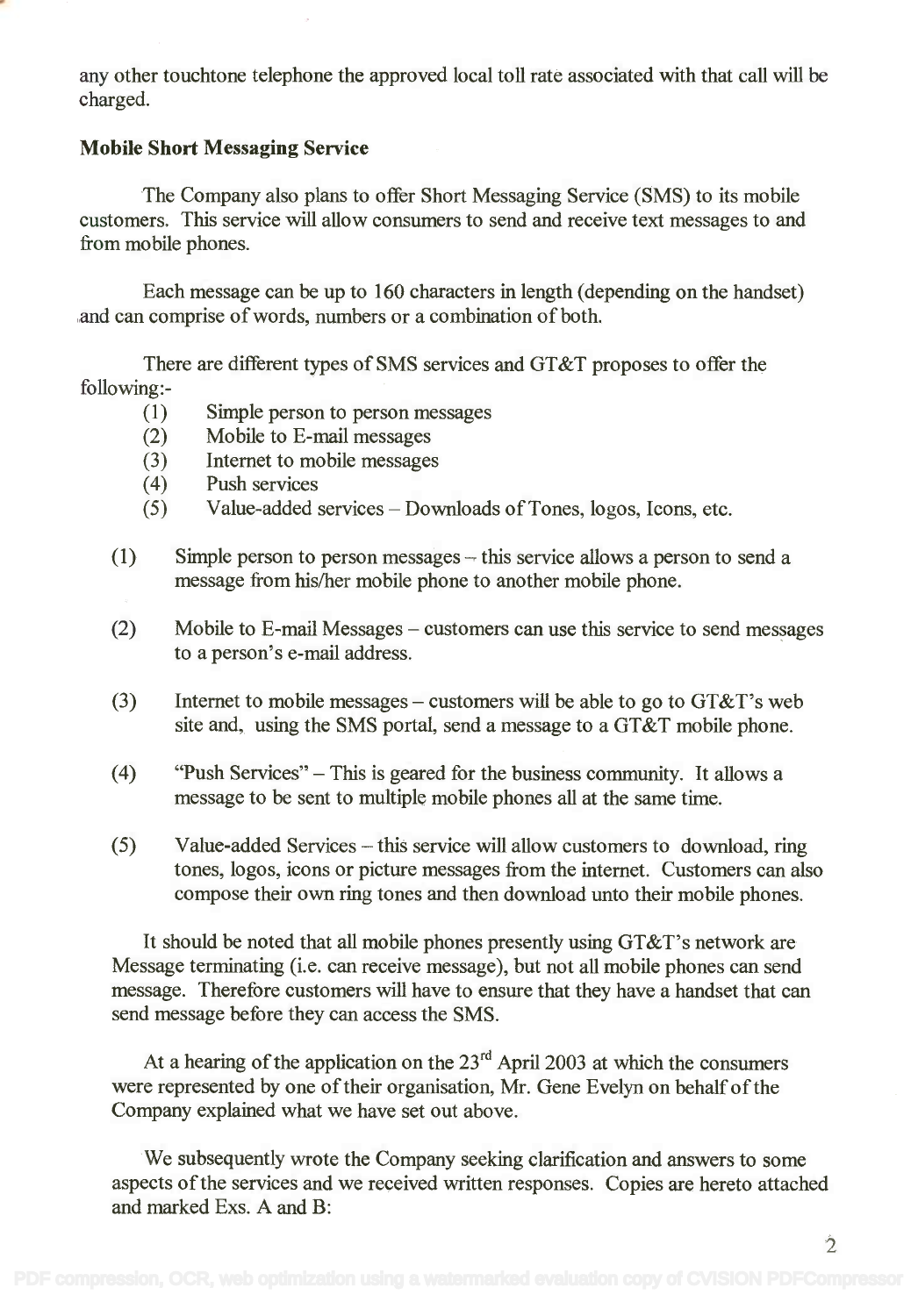We have examined the financial statements submitted with the application by We have examined the financial statements submitted with the application by GT&T and noted that the final figures submitted under "operating expenses" are based on percentage of sales. But no detailed figures were submitted to indicate how based on percentage of sales. But no detailed figures were submitted to indicate how each category of operating expenses has been determined. The Commission does not fully accept  $GT\&T$ 's reasons for so doing and is of the view that most of the expenses expressed as a percentage of sales will not increase in proportion to the expenses expressed as a percentage of sales will not increase in proportion to the volume of sales as set out in the submission.. volume of sales as set out in the submission ..

In addition, the depreciation expenses have been computed on a three year In addition, the depreciation expenses have been computed on a three year straight line format. The Commission, by Order No. 7/2001, had ruled on the straight line format. The Commission, by Order No. *712001,* had ruled on the question of depreciation and directed that the Company shall not change the question of depreciation and directed that the Company shall not change the depreciation rate without its approval. In the circumstances the applicable rate of depreciation rate without its approval. In the circumstances the applicable rate of depreciation will apply. depreciation will apply.

No anticipated income has been submitted with respect to the Cellular Mobile No anticipated income has been submitted with respect to the Cellular Mobile Voicemail. The reasons given by GT&T for not doing so are not acceptable. The Voicemail. The reasons given by GT&T for not doing so are not acceptable. The financial statements provided for the other services are all based on estimated figures, financial statements provided for the other services are all based on estimated figures, i.e. estimates of the expenses and numbers of customers who will subscribe to the i.e. estimates of the expenses and numbers of customers who will subscribe to the service.

The Commission believes that anticipated income for this service can be projected The Commission believes that anticipated income for this service can be projected based on the additional revenues expected to be generated from the service, meaning based on the additional revenues expected to be generated from the service, meaning the revenues generated from call to the Voicemail box and to retrieve the messages. the revenues generated from call to the Voicemail box and to retrieve the messages.

Further, based on the explosion in cellular uptake in the last year, the Commission Further, based on the explosion in cellular uptake in the last year, the Commission considers GT&T's estimates of subscribers to the proposed services to be considers GT&T's estimates of subscribers to the proposed services to be conservative. Also, since these services will be launched together, there are bound to conservative. Also, since these services will be launched together, there are bound to be savings in advertising and some other costs. be savings in advertising and some other costs.

The Company has claimed that the service would be free but a user accessing the The Company has claimed that the service would be free but a user accessing the mailbox is required to pay for such use. The estimated amount to be received is not mailbox is required to pay for such use. The estimated amount to be received is not submitted and does not form part of the expected income to the Company. submitted and does not form part of the expected income to the Company.

We also take into account that ISP's are charged substantial amounts by the We also take into account that ISP's are charged substantial amounts by the Company for the use of this bandwidth, and each customer pays to access the internet. Company for the use of this bandwidth, and each customer pays to access the internet. Based on our decision not to allow a charge for the use of the internet, at the present Based on our decision not to allow a charge for the use of the internet, at the present time, we will, for the time being disallow a charge for anyone with a PC connection time, we will, for the time being disallow a charge for anyone with a PC connection to the Internet to send a message directly to the handset of the Company's mobile to the Internet to send a message directly to the handset of the Company's mobile SMS customers. SMS customers.

We also take into account that the maintenance cost for the equipments will not be We also take into account that the maintenance cost for the equipments will not be three years as they have warranties for one year, and even after the three years would have expired the equipments will still be in use. have expired the equipments will still be in use.

We are not satisfied that the operating costs will be 20% of revenue. In the course We are not satisfied that the operating costs will be 20% of revenue. In the course of our investigation we were assured by the Company that a customer can deactivate of our investigation we were assured by the Company that a customer can deactivate

3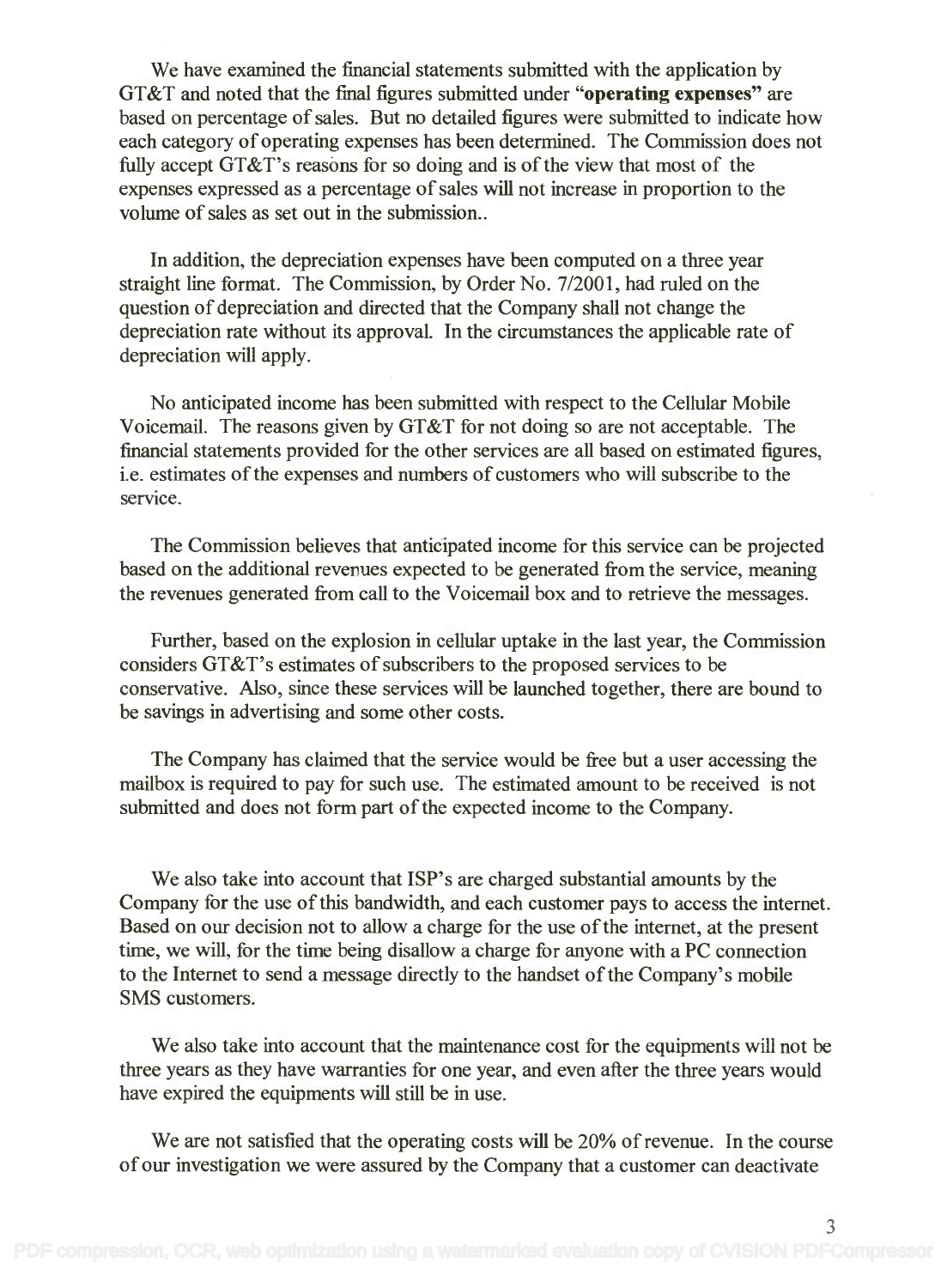the service whenever he/she requires, if he/she chooses not to receive messages: and the customer will be at liberty to re-activate same whenever he/she desires. the customer will be at liberty to re-activate same whenever he/she desires.

We were also assured by the Company that their present TDMA 800 MHZ We were also assured by the Company that their present TDMA 800 MHZ cellular system is sufficient to accommodate the proposed services. cellular system is sufficient to accommodate the proposed services.

We drew to the attention of the Company the complaints made by many consumers, of the inadequacy of the existing cellular service due to congestion and disturbances, and queried whether this proposed service was likely to further degrade disturbances, and queried whether this proposed service was likely to further degrade the quality of the cellular service. The Company responded that there was a certain amount of congestion on the system and they were in the process of increasing the amount of congestion on the system and they were in the process of increasing the capacity of the cell sites in order to effectively minimize such congestion. capacity of the cell sites in order to effectively minimize such congestion.

We accept their undertaking in good faith and expect a reasonably good and We accept their undertaking m good faith and expect a reasonably good and satisfactory service to consumers. satisfactory service to consumers.

Taking all the circumstances into consideration the Commission has agreed that Taking all the circumstances into consideration the Commission has agreed that the provision of the service is desirable and based on all the information at its the provision of the service is desirable and based on all the information at its disposal, both at the hearing and the written filing and responses, we make the disposal, both at the hearing and the written filing and responses, we make the following Order, inclusive of the Rates. following Order, inclusive of the Rates.

This order is temporary and will be reviewed by the Commission within the next This order is temporary and will be reviewed by the Commission within the next six months when the Company would have submitted monthly returns based on actual six months when the Company would have submitted monthly returns based on actual figures, and such further evidence that may be available, before fixing a final rate. figures, and such further evidence that may be available, before fixing a final rate.

### ORDER

- It is ordered that GT&T will provide Wireline Voicemail, both Basic and It is ordered that GT&T will provide Wire line Voicemail, **both Basic and** Premium, and Mobile Voicemail, the rate for which are hereunder set out: **Premium,** and Mobile Voicemail, the rate for which are hereunder set out:
- It is further ordered that a call cannot be directed to any mailbox until the It is further ordered that a call cannot be directed to any mailbox until the telephone has rung at least eight times without a response. telephone has rung at least eight times without a response.
- The Company shall charge customers a rate of ten dollars per minute to The Company shall charge customers a rate of ten dollars per minute to retrieve messages from their Voice mailbox of the Mobile Voicemail service.
- The rate to access the Mobile Voicemail box shall be the current approved PUC rate for Mobile and Cellular services. PUC rate for Mobile and Cellular services.
- There shall be no charge to send a message from a Personal Computer There shall be no charge to send a message from a Personal Computer connected to the Internet directly to the handset of the Company's Mobile connected to the Internet directly to the handset of the Company's Mobile SMS customers. SMS customers.
- The Company shall submit to the Commission, monthly information on The Company shall submit to the Commission, monthly information on each service here now approved. each service here now approved.

4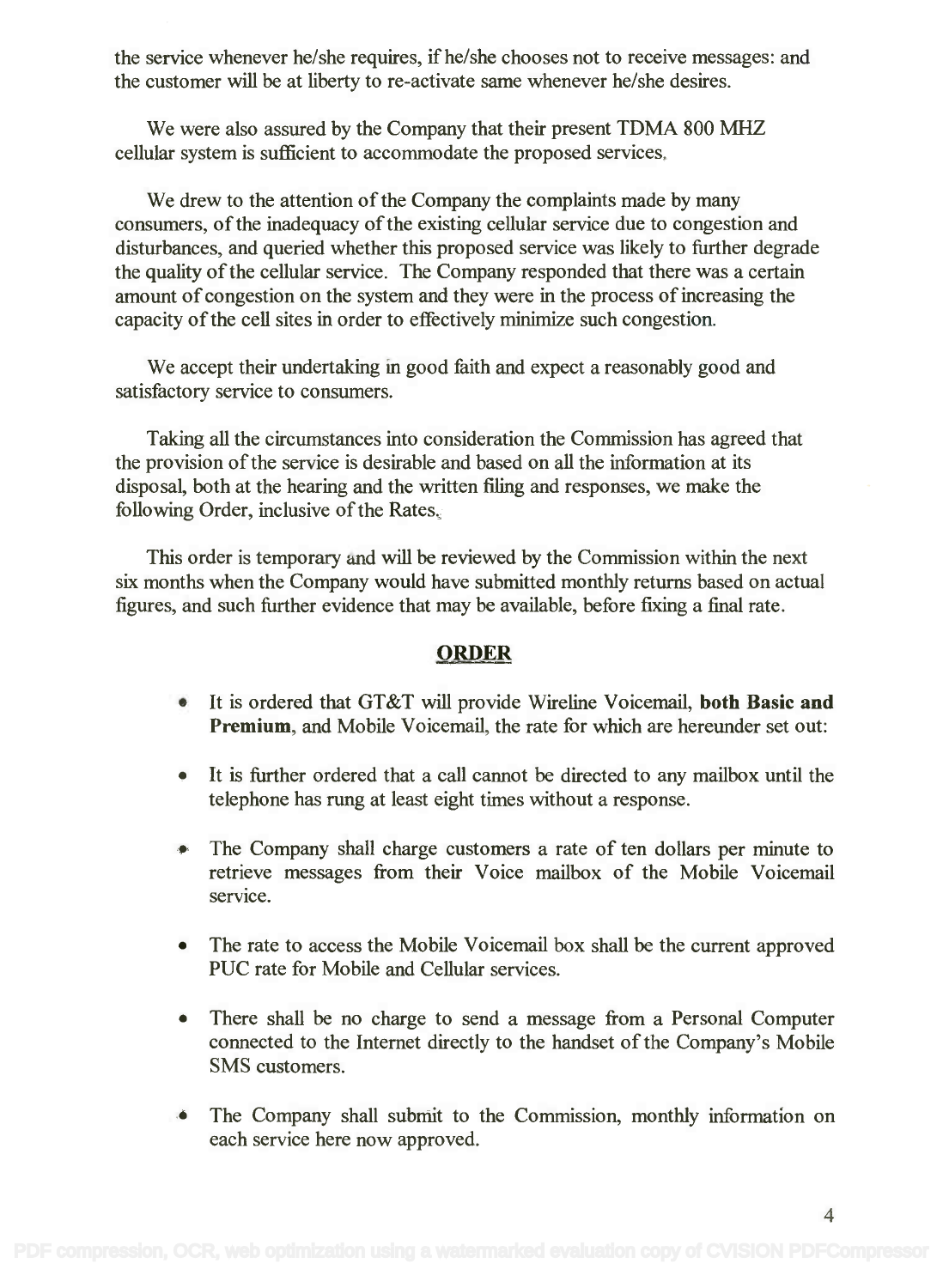• The Company is directed to inform the public of each rate associated with each service and when and how the rates will be applied. each service and when and how the rates will be applied.

Dated this  $26<sup>th</sup>$  day of June, 2003.

*lleering .............* Prem Persau<del>d, C.C.H.</del> Prem Persaud, C.C.H. John Willems, A.A. Member *Hugh K. Georg* Hugh George **Communist Communist Communist Communist Communist Communist Communist Communist Communist Communist** Member

Badrie Persaud Member

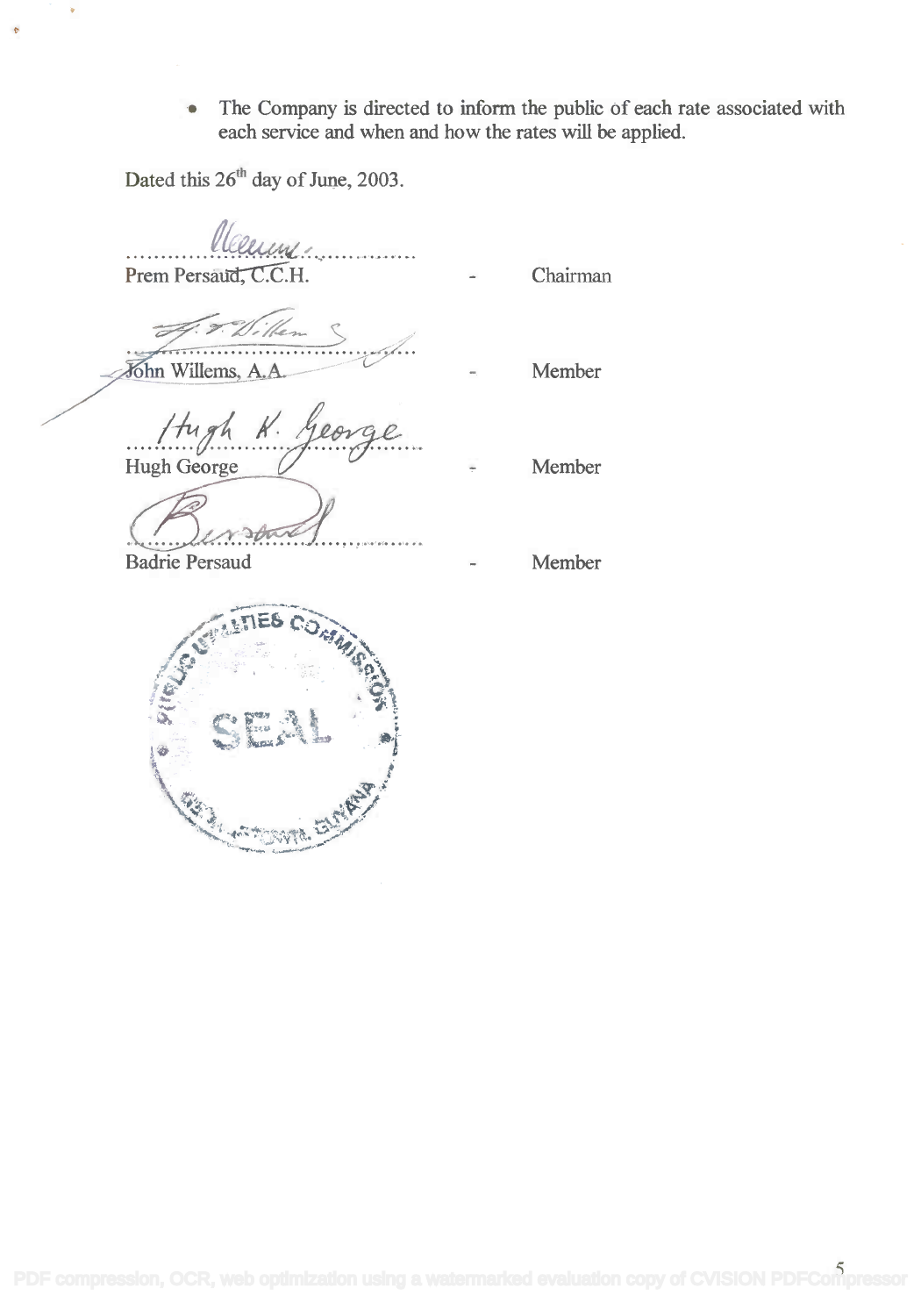## Public Utilities Commission Approved Rates for GT&T Value-Added **Public Utilities Commission Approved Rates for GT&T Value-Added** Services **Services**

### LAND-LINE VOICEMAIL SERVICES

| <b>Services</b>        | <b>Installation/Activation</b>    | <b>Monthly Rental</b> |
|------------------------|-----------------------------------|-----------------------|
| <b>Basic Voicemail</b> | \$250                             | \$200                 |
| Premium Voicemail      | \$300<br>$\sim$ $\sim$<br>------- | \$300                 |

### MOBILE SHORT MESSAGING SERVICE

### PLANS AND RATES

÷,

|                                           | <b>Activation</b> | <b>Free Messages</b> | <b>Monthly Cost</b> |
|-------------------------------------------|-------------------|----------------------|---------------------|
| Post-Paid Plan 1                          | Free              | 25                   | \$170               |
| Post-Paid Plan 2                          | Free              | 50                   | \$315               |
| Post-Paid Plan 3                          | Free              | 100                  | \$495               |
| Unlimited (Bonus for Plan<br>D Customers) | Free              | Unlimited            | \$1000              |
| Pre-paid Messaging                        | Free Activation:  | No Monthly<br>Charge |                     |
| Pre-paid & Out of Plan<br>Price           |                   |                      | \$8 per message     |

## CELLULAR MOBILE VOICEMAIL SERVICE

\$10.00 per minute to retrieve messages from the Cellular Mobile Voicemail.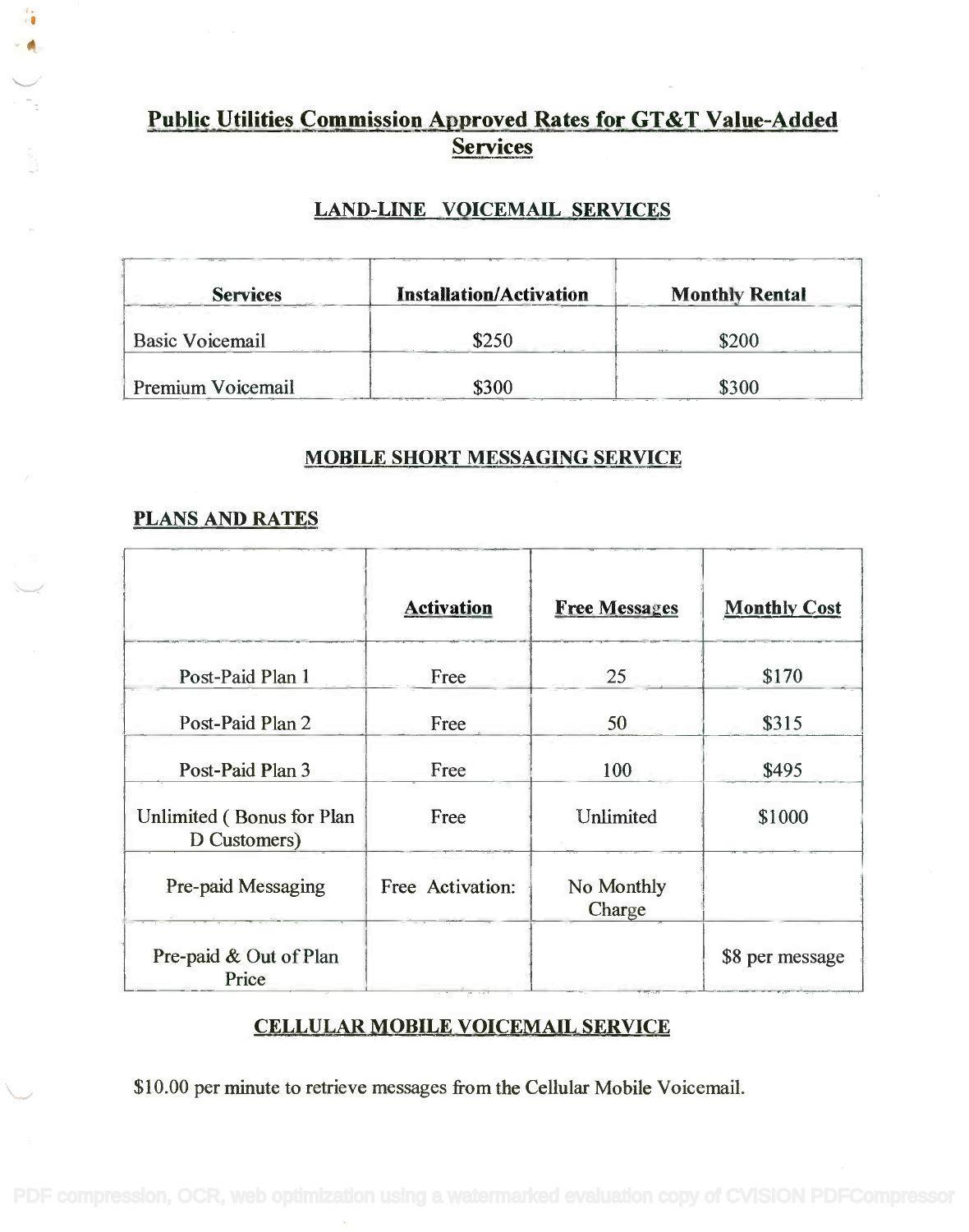

# Guyana Telephone & Telegraph Company Ltd Guyana Telephone & Telegraph Company Ltd

P.O. BOX 10628, 79 Brickdam, Georgetown, Guyana, S.A. China [www.gtt.co.gy](http://.www.gtt;co.gy)

May 08, 2003

Ms. J Ganpatsingh Date:  $9.5$   $\rightarrow$   $903$ Secretary (ag) Public Buildings Public Buildings Georgetown. Georgetown. Public Utilities Commission ~

Secretary (ag) **PUBLIC UTILITIES COMMISSION** *Pul end of 2/2002* Ms. J Ganpatsingh **Date:** 9: 5: <del>2003</del><br>Secretary (ag) **Different Contact on Pull and Different Pull** *Cyll* **2/2003** 

RECEIVED **IEA** 

Dear Ms. Ganpatsingh:

#### Re: Wireline Voicemail and Mobile Short Messaging Services

I refer to your letter of May 06, 2003 on the above subject and submit the responses I refer to your letter of May 06, 2003 on the above subject and submit the responses below based on the Commission's observations and questions. below based on the Commission's observations and questions.

### Wire line Voice Mail Service

(i) At page 2 of your filing " How the system works"

The Commission at first blush feels that a 4 times ring is wholly inadequate The Commission at first blush feels that a 4 times ring is wholly inadequate and it may require 10 rings without answer for the call to be diverted to the and it may require 10 rings without answer for the call to be diverted to the subscriber's voice mail Please comment. subscriber's voice mail- Please comment.

As was explained during the hearing, it is the GT&T DMS 100 switch that must be configured to establish the number of rings that will precede the diversion of a call to the configured to establish the number of rings that will precede the diversion of a call to the customer's voicemail box. The configuration of the switch allows for increments of 4 rings. As such, if it is the Commission's view that 4 rings maybe wholly inadequate, rings, As such, if it is the' Commission's view that 4 rings maybe wholly inadequate, GT&T would be willing to move the number of rings to 8. However, we must mention GT&T would be willing to,'movethe number of rings to 8. However, we must mention that the industry norm on this is 4 rings as this allows for a more efficient utilization of the switch. Our suggestion would be to allow the ring time to be initially set at 4 rings. If however, after 1 month, the Commission is satisfied that the ring time should be If however, after 1 month, the Commission is satisfied that the ring time should be extended, then this can be moved to 8. extended, then this can be moved to 8.

> (ii) When accessing a mail from any other touchtone telephone ( remote (ii) When accessing a mail from any other touchtone telephone ( remote phone), which phone will attract the approved local or toll rate phone), which phone will attract the approved local or toll rate associated with that call? associated with that call?

The phone attracting the charge will be the phone from which the call to check one's The phone attracting the charge will be the phone from which the call to check one's mailbox is being made. mailbox is being made.

> (iii) (a) What are involved in the installation/activation to attract rates; and (iii) (a) What are involved in the installation/activation to attract rates; and what are the actual costs?

Administrative Offices +592-2-72220

Administrative Offices **Accounting Department** +592-2-72220 +592-2-74660 - +592-2-74660

Business Office Business Office +592-2-65817 +592-2-65817 +592-2-54184 +592-2-54184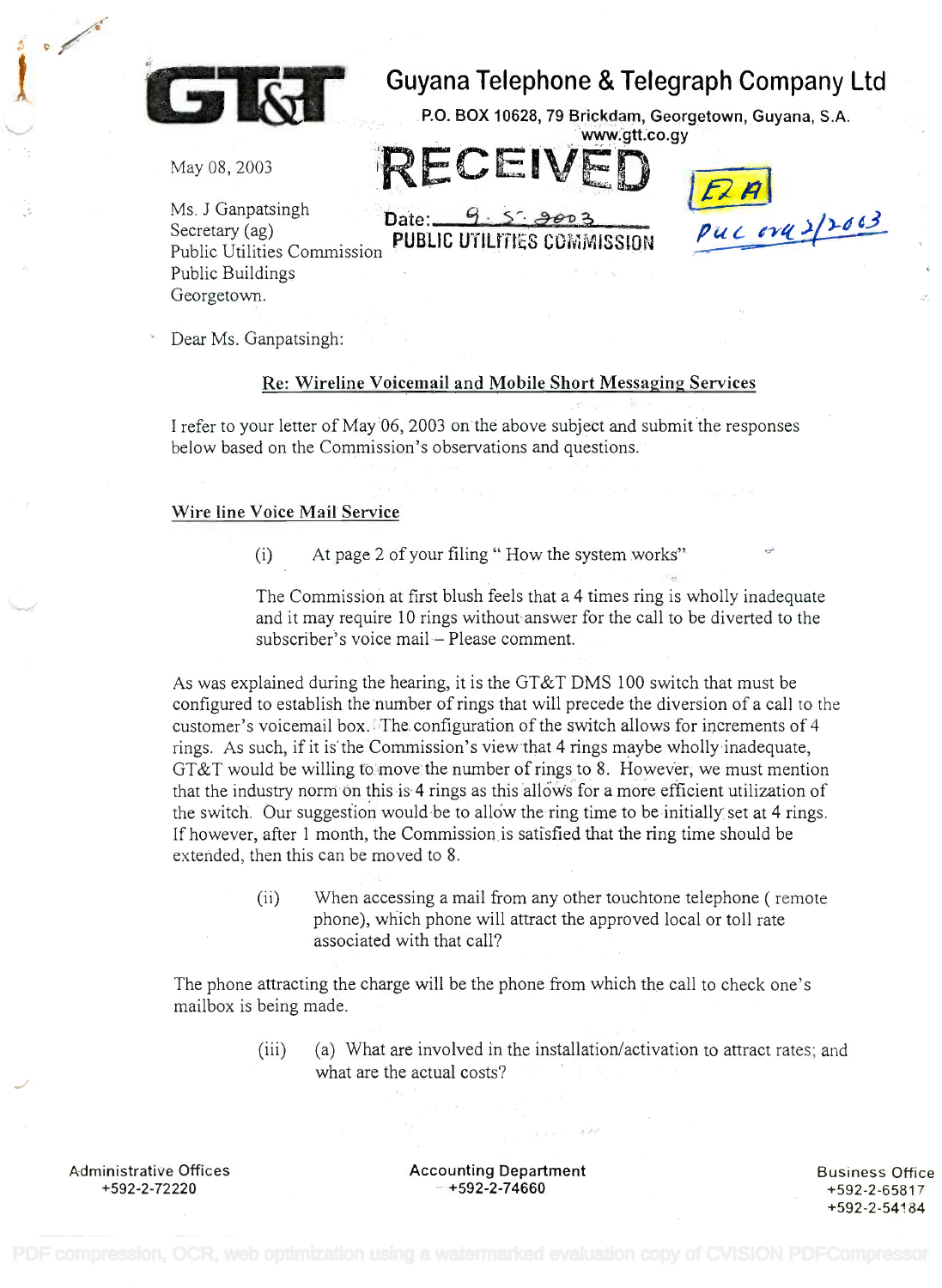The process of installation/activation of this service requires both administrative and The process of installation/activation of this service requires both administrative and technical expertise. The administrative process requires initiating a service order which technical expertise. The administrative process requires initiating a service order which would then become part of the database for service records. The technical requirement would then become part of the database for service records. The technical requirement involves the programming required to activate the voice mail service unto the switch and involves the programming required to activate the voice mail service unto the switch and ensuring that the service is functional. ensuring that the service is functional.

> (b) Why a higher rate is required for installation/activation of (b) Why a higher rate is required for installation/activation of premium voice mail service than Basic voice mail service? premium voice mail.service than Basic voice mail service?

In addition to the above, the premium subscribers are able to have a more customized In addition to the above, the premium subscribers are able to have a more customized service which requires more interaction between  $\text{GT\&T}\text{'s}$  service representatives and the customers, thereby attracting a higher charge customers, thereby attracting a higher-charge

> N.B: We note no charges in Barbados, but similar charges for N.B: We note no charges in Barbados, but similar charges for installation for both services in Trinidad and Tobago installation for both services in Trinidad and Tobago

Regarding your above comment on Barbados and Trinidad, please note that while there Regarding your above comment on Barbados and Trinidad, please note that while there may be no installation charges, there are higher recurring rental charges which are in fact may be no installation charges, there are higher recurring rental charges which are in fact worse for the customer. worse for the customer. '

> $(iv)$  Why such a high differential in the monthly rental between the premium and basic? premium and basic?

This is because the premium service comes with more features, a larger mailbox capacity This is because the premium service comes with more features, a larger. mailbox capacity and a longer message retention period which therefore utilizes GT&T's storage capacity.

> (v) In your worksheet used to evaluate the rate of return can you say (v) In your worksheet used to evaluate the rate of return can yoli say whether the subscribers in year 2 are expected to be 3,300 and year  $3$  -4,500; for the basic and 1400 and 1600 respectively for years 2 and 3 4,500; for the basic and '1400 and 1600 respectively for years 2 and 3 for the premium? for the premium?

No. In year 3 the subscribers for basic voicemail is 3,500, not 4,500.

**STERN AND ANNUAL PROVIDER** 

### Mobile Short Messaging Service

(i) At page 3 of  $7 - How GT&T$  SMS Works-you refer to agreed terms and conditions associated with the service. The Commission wishes to be issued with a copy of these terms and conditions. . to be issued with·a copy of these terms and co~ditions. .::.. ':.

in guardian The service's "Terms and Conditions" has not yet been finalized. It will be sent to the The service's "Terms and Conditions" has not yet been finalized. It will be sent to the PUC upon completion. Included in this document will be the rates approved by the PUC.

(ii) Re: Internet to Mobile Message – page 2 of 7 and 5 of 7

I am prove se dos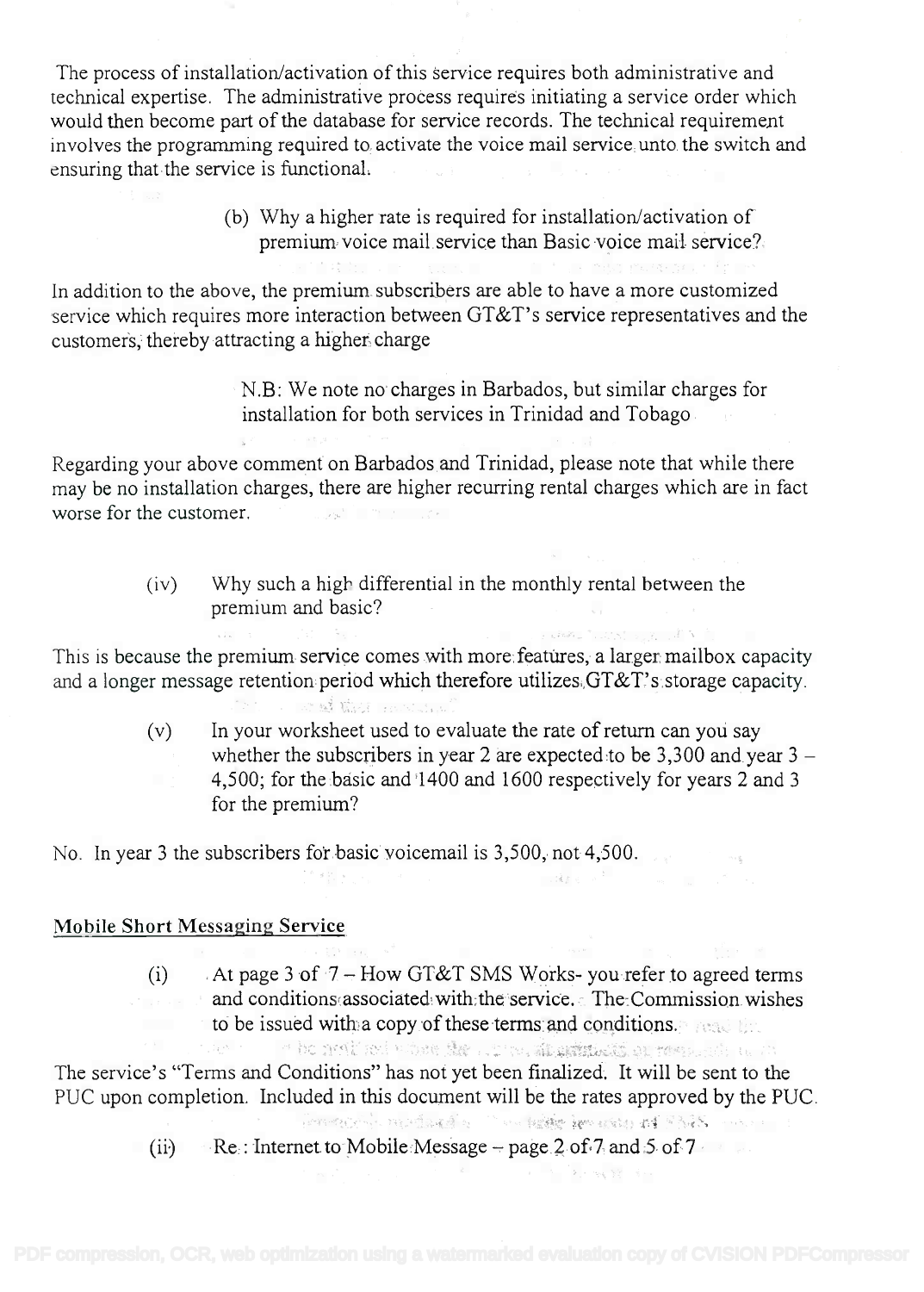(a) What do you mean by "approved rate"?

The approved rate will be the rates approved by the PUC for sending SMS messages The approved rate will be the rates approved by the PUC for sending SMS messages [hopefully, the G\$16.20 per message proposed by GT&T]. Note that the rate for sending an SMS message will be the same whether the message is sent from a mobile handset or an SMS message will be the same whether the message is sent from a mobile handset or from the Internet. from the Internet.

> (b) Are the Mobile prepaid cards the same as per the PUC Order ... , or would it be a new card to be used to send messages from the or would:it be a new card to be used to send messages from the internet to mobile. (page 5 of 7) internet to mobile. (page 5 of 7)

Yes, the Mobile Prepaid card is the same.

(c) If the cards are the approved ones, explain the difference in the (c) If the cards are the approved ones, explain the difference in the prices for sending messages from the Internet to mobile compared prices for sending messages from the Internet to mobile compared to the price from mobile to mobile. to the price from mobile to mobile.

and the offered to a service with company of the se-

There are no differences. The cost is the same.

(iii) Re: page 3 of  $7 -$ . If a message is not delivered because the handset may be outside of the mobile coverage area or is turned off, the may be outside ofthe mobile coverage area or is turned off, the message will be stored at the SMSC. The SMSC will then try to send the message until the recipient receives that message or when the the message until.the recipient receives that message or.when the message has expired. How much does,it cost the sender in these message has expired. How much does.it cost the sender in these circumstances – is he required to pay for each attempt made by the SMSC to send that message? SMSC to send that message?

The sender only pays once per message. If the message is not initially delivered to the recipient, the retries done by GT&T is not billable to the sender.

 $\sim$  jeans and  $\sim$ 

(a) If the message is not sent, would the sender. be made aware of (a) If the rriessage is not sent, would the sender. be made aware of this? If the answer is yes, how would he be notified? If no, then why not? why not?

in 1971, and the companies of the companies of the companies of the companies of the companies of the companies of the companies of the companies of the companies of the companies of the companies of the companies of the c

The customer's message is sent to the SMSC platform and then forwarded to the intended The customer's message is sent to the SMSC platform and,then forwarded to the intended recipient. The SMSC will continue to try until the message is actually received by the recipient. The SMSC will continue to try until the message is actually received by the intended recipient. The SMSC would forward a notification to the recipient indicating intended recipient. The SMSC would forward a notification to the recipient indicating that a message is waiting. The recipient then decides whether they want to read the message. The sender would be notified when the recipient contacts or responds to the sender.

(iv) At page 4 of 7 reference is made of a " **unique lexicon of SMS**" and that a "suggested SMS Directory is attached for the Regulator's information". We have not yet received such a directory. Can a copy be sent to us?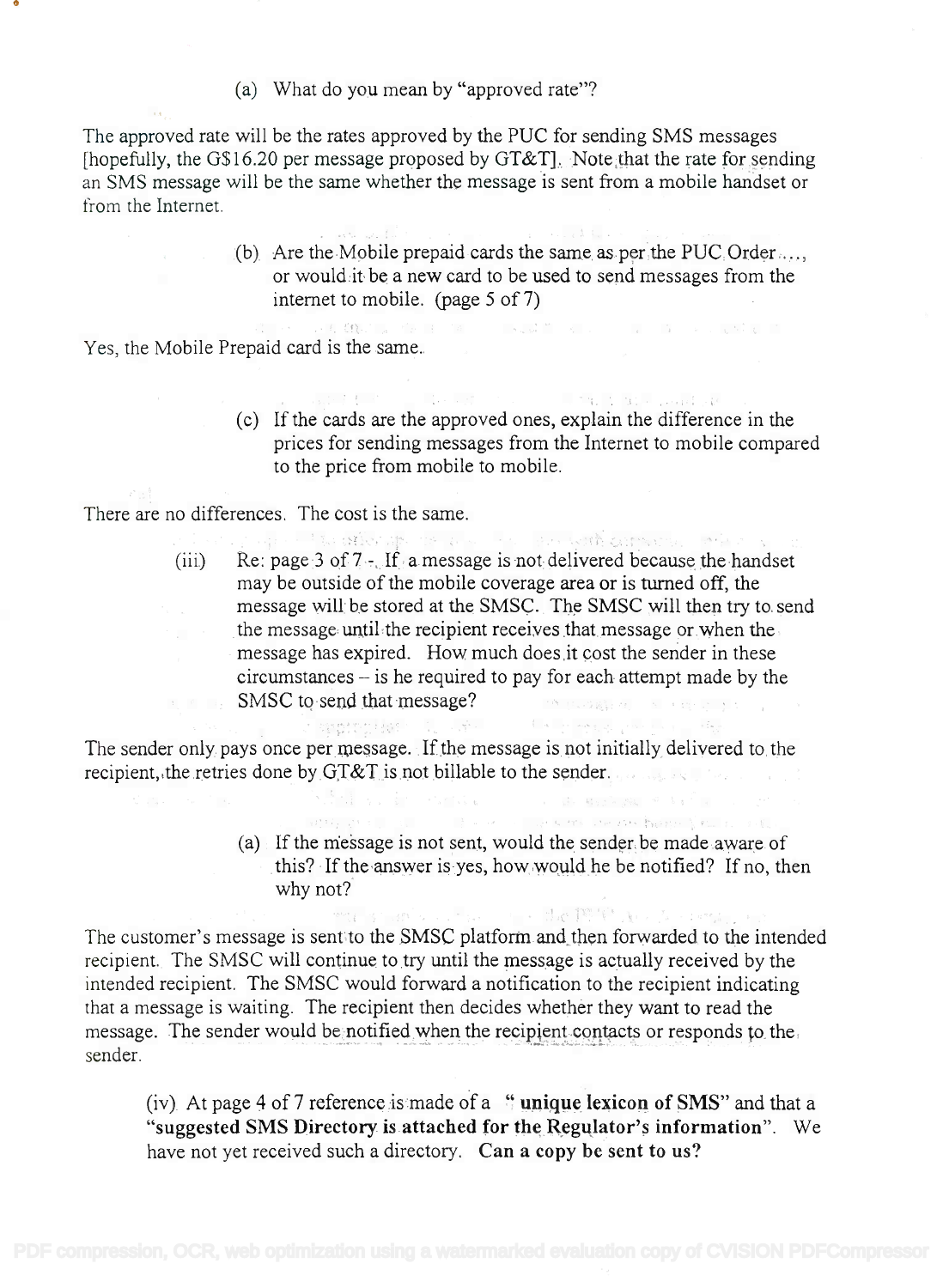This is attached.

(v) (a) If a post paid consumer is not on any plan can he send a message, (v) (a) If a post paid consumer is not on any plan can he send a message, without signing up? without signing up?

No mobile customer, whether pre-paid or post-paid, can send messages without "signing No mobile customer, whether pre-paid or post-paid, can send messages without "signing up" for SMS and agreeing to the Terms and Conditions. Thus, all post-paid consumers up" for SMS and agreeing to the Terms and Conditions. Thus, all post-paid consumers must subscribe to the SMS service before the service can be utilized. must subscribe to the SMS service before the service can be utilized.

> (b) Is it possible that a phone be blocked by GT&T, at the request of the (b) Is it possible that a phone be blocked by GT&T, at the request of the customer, from making use of or accessing the service? customer, from making use of or accessing the service?

Yes, if a postpaid customer does not want to send messages then he would simply not Yes, if a postpaid customer does not want to send messages then he would simply not subscribe to the SMS service. subscribe to the SMS service.

#### General

At page 5 of 7 you proposed to offer special discount rates with corporate entities which At page 5 of 7 you proposed to offer special discount rates with corporate entities which may desire to broadcast single or multiple messages to multiple mobile handsets. may desire to broadcast single or multiple messages to multiple mobile handsets.

We wish to advert attention to Section 40 of the Public Utilities Commission Act, No. 10 We wish to advert attention to Section 40 of the Public Utilities Commission Act, No.1 0 of 1999, and invite your comments with respect to the provision for the permission of the of 1999, and invite your comments with respect to the provision for the permission of the Commission to be obtained for the agreement of any special rate. Commission to be obtained for the agreement of any special rate.

The Commission must recognize that there will always be instances where corporate or The Commission must recognize that there will always be instances where corporate or large-user discounts may be appropriate. It would not be unreasonable for the large-user discounts may be appropriate. It would not be unreasonable for the Commission to grant permission for the Company to provide same. In addition, with the Commission to grant permission for the Company to provide same. In addition, with the advancement of technology, services would be offered by other providers which GT&T advancement of technology, services would be offered by other providers which GT&T may be able to facilitate on behalf of the consumer. In these instances, GT&T does not set the price but is merely facilitating the purchase of the service on behalf of its own set the price but is merely facilitating the purchase of the service on behalf of its own consumer. In this regard, GT&T would charge the consumer in terms of "number of messages." GT&T cannot anticipate these charges in advance. messages." GT&T cannot anticipate these charges in advance.

We would like to draw the Commission's attention that the PUC Act does cater for We would like to draw the Commission's attention that the PUC Act does cater for special instances. We ask that the Commission consider Section 34.2 of the Act which special instances. We ask that the Commission consider Section 34.2 of the Act which permits different rates from different classes of customers. permits different rates from different classes of customers.

### The Financial Analysis of both Voice Mail and Mobile Short Messages Service

1. The " non-recurring revenues" for the voice mail service, for Years 2 and 3 suggested I. The" non-recurring revenues" for the voice mail service, for Years 2 and 3 suggested that 3,300 and 3,500 are the new subscribers for the respective years. If this so, then, the that 3,300 and 3,500 are the new subscribers for the respective years. If this so, then, the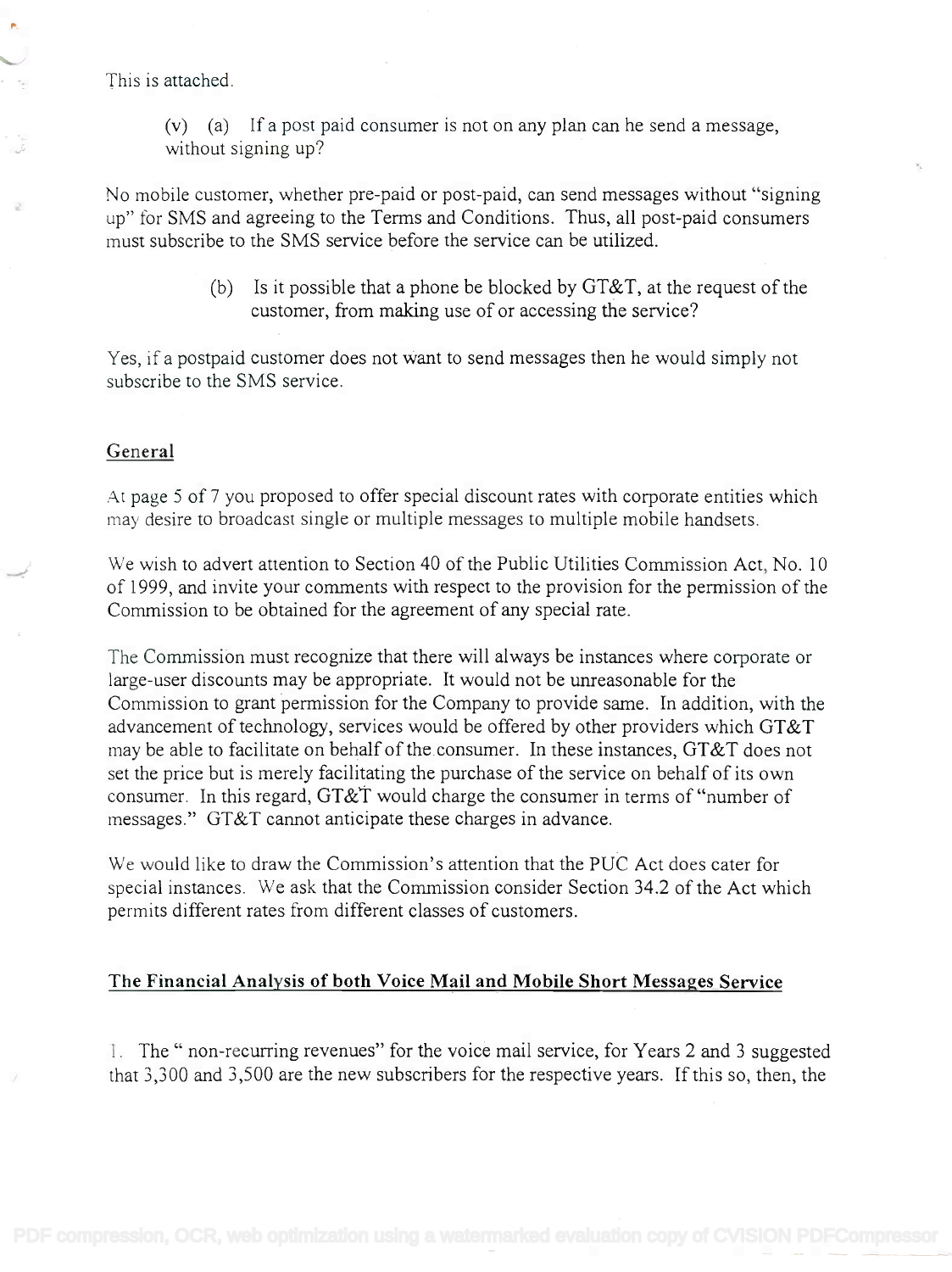monthly revenues are incorrect. On the other hand, if this is not true, the non-recurring monthly revenues are incorrect. On the other hand, if this is not true, the non-recurring revenues are incorrect. Please advise us as to the correct position. revenues are incorrect. Please advise us as to the correct position.

The Commission's observation is correct. The subscribers are total in number, hence the The Commission's observation is correct. The subscribers are total in number, hence the revenues related to the non-recurring revenue for years 2 and 3 should be reduced The second property of the second second second second second second second second second second second second second second second second second second second second second second second second second second second second accordingly. accordingly.

 $\mathbb{F}_{q_{m}}$  .

2. Explain why 'other expenses- space, utilities etc.' is budgeted as a percentage of sales 2. Explain why' other expenses- space, utilities etc.' is budgeted as a percentage of sales revenues. revenues.

In the absence of actual numbers, for any business proposal, estimates must be In the absence of actual numbers, for any business proposal, estimates must be established. Budgeting allows for various methodologies. Given our current run rate of GT&T's expenditure, we estimated this percentage to be a reasonable reflection of the GT&T's expenditure, we estimated this percentage to be a reasonable reflection of the amount that may be incurred. amount that may be incurred.

3. Explain why ' Corporate Operations' for voice mail is budgeted at 20% of sales 3. Explain why' Corporate Operations' for voice mail is budgeted at 20% of sales revenues and that of SMS is at 25%. Also give reasons for such a high percentage revenues and that of SMS is at 25%. Also give reasons for such a high percentage in both instances. in both instances.

SMS is budgeted at a higher percentage as this service would entail greater interaction of 3M3 is budgeted at a higher percentage as this service would entail greater interaction of staff as well as resources. The manner in which these numbers were estimated was based on looking at GT&T's total corporate expense. It was determined that the amount of resources that may be put into this service would be anywhere from 1%-5% of GT&T's total corporate expense. Looking at year 1 and comparing it to GT&T's budget, it will be total corporate expense. Looking at year 1 and comparing it to GT&T' s budget, it will be noted that this amount is less than 1%. noted that this amount is less than 1%.

4. " Operational [technical] Manpower' is shown under your "Assumptions" as 4. "Operational [technical] Manpower' is shown under your "Assumptions" as \$300,000, but a different figure is stated in the budget projections, for both of the \$300,000, but a different figure is stated in the budget projections, for both of the services; please explain. services; please explain.

The Commission finding is correct. We apologize for this error. The assumption of The Commission finding is correct. We apologize for this error. The assumption of S300,000 is incorrect and should be \$500,000. This is a monthly recurring cost. \$300,000 is incorrect and should be \$500,000. This is a monthly recurring cost.

5. Please send us a copy of your Vendor Contract for Support and Maintenance, as 5. Please send us a copy of your **Vendor Contract for Support and Maintenance,** as referenced in "Operating Expenses". referenced in "Operating Expenses".

This is an estimate currently. We have based this estimate at 10% of capital investment This is an estimate currently. We have based this estimate at 10% of capital investment which we believe is a reasonable amount by experience. As noted, there is no charge for which we believe is a reasonable amount by experience. As noted, there is no charge for the first year as the equipment would still be covered by its standard manufacture the first year as the equipment would still be covered by its standard manufacture warranty. warranty.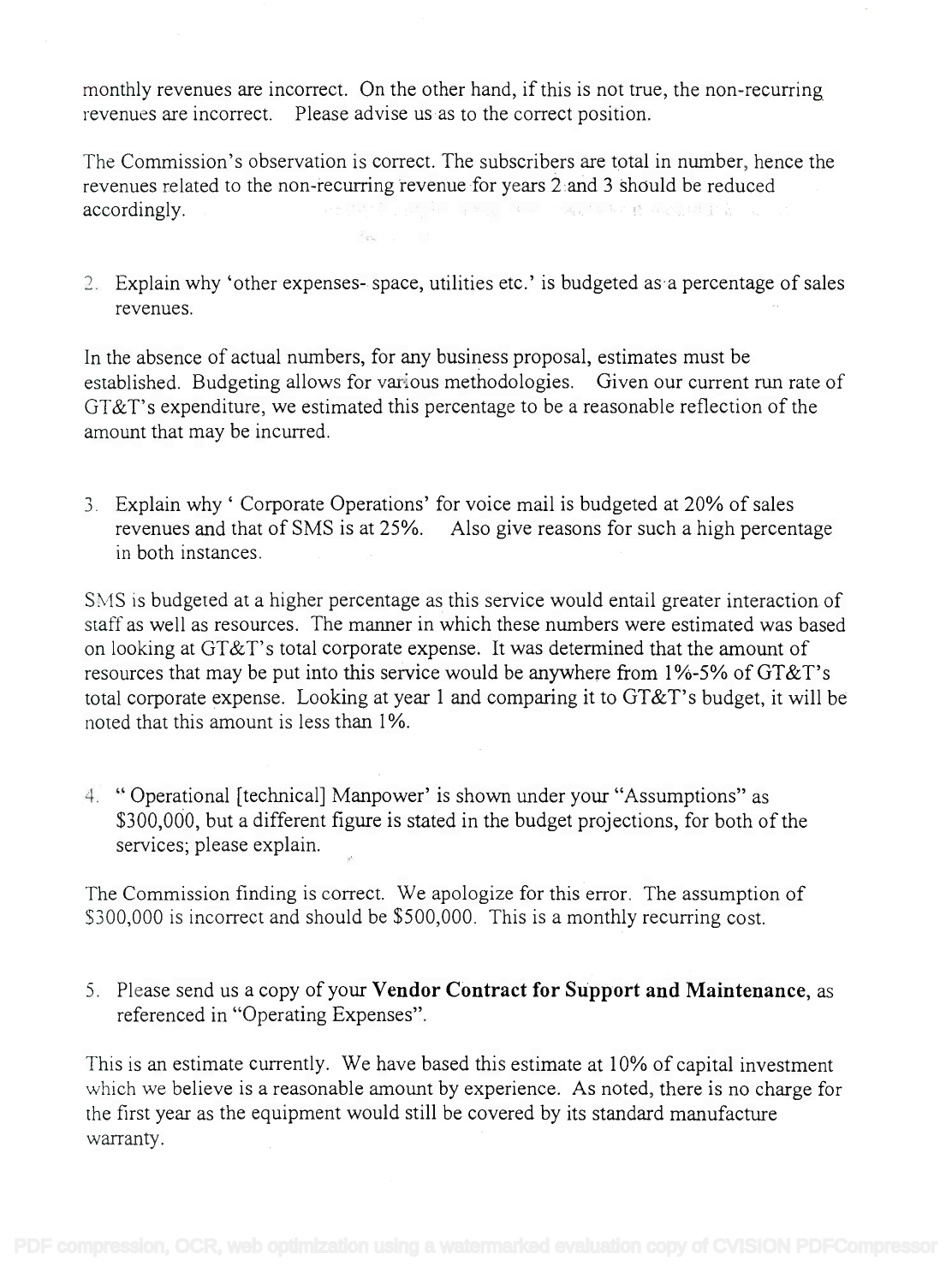6. Please explain why "Selling & General Admin Expenses" for voice mail is budgeted at 15% of sales revenues in Year 1 and 2, and at 20% in Year 3; and for the SMS service at 15% of sales revenues in Year 1 and 2, and at 20% in Year '3; and for the SMS service it is budgeted at 20% of sales revenues. The same state of sales is a set of sales in the same state of sales

After a certain threshold, it becomes harder to "sell" the service. As such, the After a certain threshold, it becomes harder to "sell" the service. As such, the incremental costs would generally be higher in the later years as it would take much more incremental costs would generally be higher in the later years as it would take much more effort and resources to increase the demand. effort and resources to increase the demand.

I trust that the responses will clarify the questions. We look forward to hearing from the I trust that the responses will clarify the questions. We look forward to hearing from the Commission shortly. Commission shortly,

PRINCIPAL PART AND MANY

 $\mathcal{A}(\mathcal{S}) = \begin{bmatrix} \mathcal{S}^{\mathcal{A}} & \mathcal{S}^{\mathcal{A}} \\ \mathcal{S}^{\mathcal{A}} & \mathcal{S}^{\mathcal{A}} \end{bmatrix} \begin{bmatrix} \mathcal{S}^{\mathcal{A}} \\ \mathcal{S}^{\mathcal{A}} \end{bmatrix} = \begin{bmatrix} \mathcal{S}^{\mathcal{A}} \\ \mathcal{S}^{\mathcal{A}} \end{bmatrix} \begin{bmatrix} \mathcal{S}^{\mathcal{A}} \\ \mathcal{S}^{\mathcal{A}} \end{bmatrix}$ and the state of the state of the state of the state of the state of the state of the state of the state of the 

STORY ARE STORY AND THE STORY OF THE

that provide the same to be feltingly better to

Yours sincerely,

irev Statia onsultant

CC: Ms. Sonita Jagan - General Manager & CEO. Mr. Gene Evelyn - Director (Rates & Tariffs)

the same of the same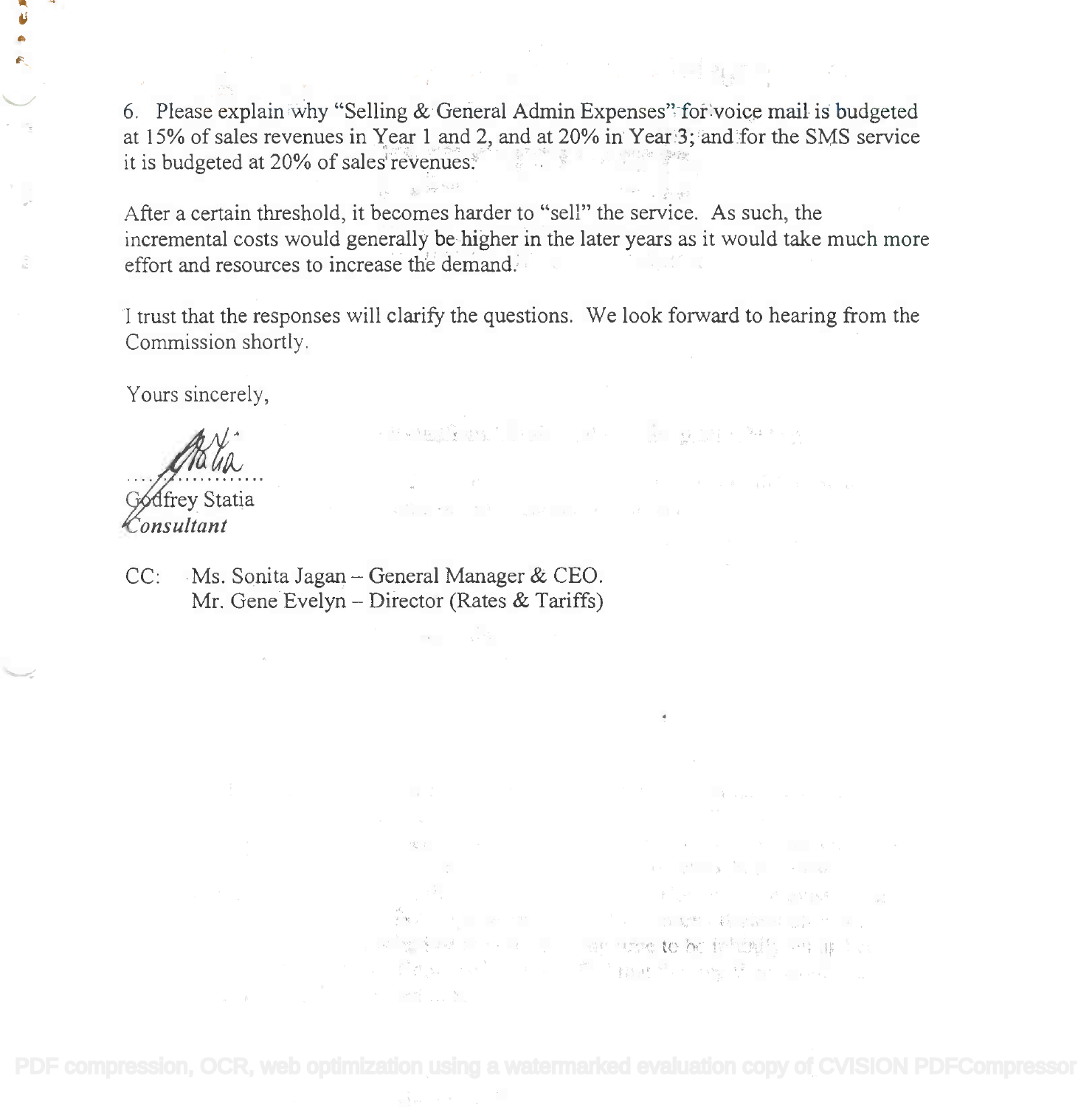

# Guyana Telephone & Telegraph Company Ltd

P.O. BOX 10628, 79 Brickdam, Georgetown, Guyana, S.A.

June 20, 2003

Ms. Jennifer Ganpatsingh Ms. Jennifer Ganpatsingh Secretary (ag) Public Utilities Commission Public Utilities Commission Public Buildings Public Buildings Georgetown Georgetown

Dear Ms. Ganpatsingh:

### Re: Wire-line Voicemail and Mobile Short Messaging Services

Your letter of June 16, 2003 and received by the company on June 18, 2003 on the above subject refers. Please be advised as follows: refers. Please be advised as follows:

- 1. The total number of wireline customers as of May 2003 numbered 87,422.
- 2. The total number of cellular customers as of May 2003 numbered 100,626.
- 3. On May 31, 2003, subscription to the services listed in Column 1 of Table 1 below was 3. On May 31, 2003, subscription to the services listed in Column 1 of Table 1 below was distributed as shown in Columns 2 and 3. distributed as shown in Columns 2 and 3.

| <b>Features</b>         | <b>Residential</b> | <b>Business</b> |
|-------------------------|--------------------|-----------------|
| <b>PIN Calling</b>      | NA                 | <b>NA</b>       |
| Wake-up Call            | 294                | 27              |
| <b>Speed Dialing</b>    | 23                 |                 |
| 3-way Calling           | 2,741              | 383             |
| <b>Call Forwarding</b>  | 1,031              | 444             |
| Delayed Call Forwarding | NA                 | <b>NA</b>       |
| Calling Line ID         | 15,877             | 2.797           |

### TABLE 1

4. The assumptions used in developing expense levels: Some expenses were estimated 4. The assumptions used in developing expense levels: Some expenses were estimated based on our current experience and others on actual knowledge of what the expenses are based on our current experience and others on actual knowledge of what the expenses are likely to be. We reviewed the amount of expenses incurred for the technical, developmental and promotional activities of reasonably similar services that are currently developmental and promotional activities of reasonably similar services that are currently offered and then estimated the amounts that would most likely be incurred to provide the services in question. Upon review of this number which we felt would be between 1-5% services in question. Upon review of this number which we felt would be between 1-5% of what we currently use, we felt that we would then apply this as percentage of sales of what we currently use, we felt that we would then apply this as percentage of sales revenue for filing purposes. The Commission's attention is drawn to the fact that while

**Administrative Offices**

Administrative Offices **Accounting Department** +592-2-72220 +592-2-74660 **+592-2-72220 -+592-2-74660**

Business Office **Business Office** +592-2-65817 **+592-2-65817** +592-2-54184 **+592-2-54184**



 $\mathbf{B}$  $C$  ork  $2^{3003}$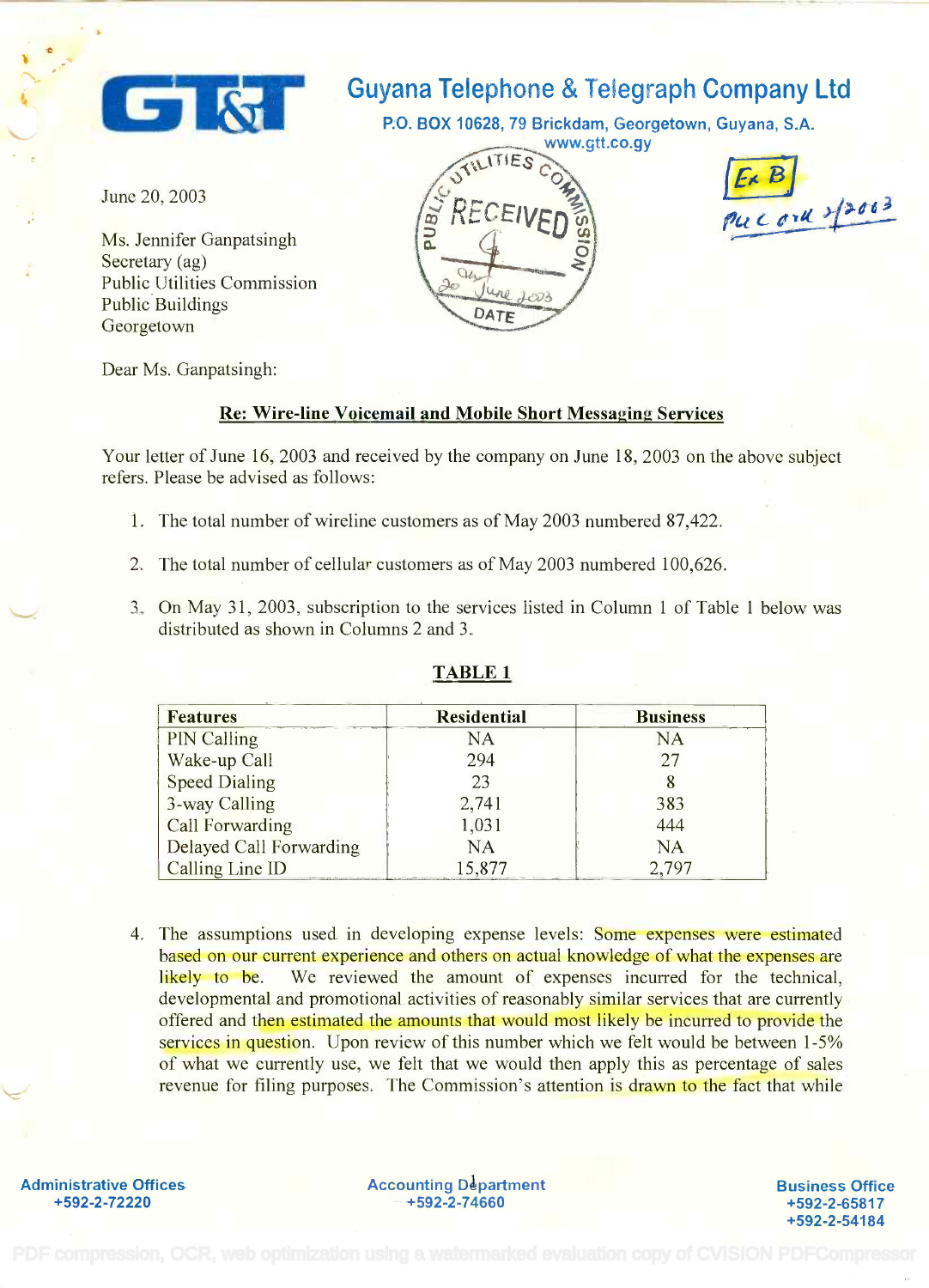the absolute amounts may appear high, they are in fact less than 1% of company's current total expenses. We believe therefore that the estimates are very reasonable. total expenses. We believe therefore that the estimates are very reasonable.

5. Other Expenses – Space, Utilities, etc., Dimensions of the equipment and the space required for its housing, inclusive of Cellular Mobile Voicemail Service: The platforms required for its housing, inclusive of Cellular Mobile Voicemail Service: The platforms utilized in providing the services in question are in fact very similar to those being used utilized in providing the services in question are in fact very similar to those being used to provide pre-paid services. They are indeed separate platforms which utilize it's own to provide pre-paid services. They are indeed separate platforms which utilize it's own space, power and other such in-direct resources. The other resources used in this area space, power and other such in-direct resources. The other resources used in this area which were taken into consideration were things such as transport, building maintenance, which were taken into consideration were things such as transport, building maintenance, and switching and other personnel who facilitate the interface of these platforms with and switching and other personnel who facilitate the interface of these platforms with other platforms. other platforms.

As was done in estimating the Selling and General Admin. Expenses, along with As was done in estimating he Selling and General Admin. Expenses, along with corporate expenses as detailed below, an allocation was made which was felt to be fair in corporate expenses as detailed below, an allocation was made which was felt to be fair in comparison to what is currently being utilized for ongoing projects. These allocations comparison to what is currently being utilized for ongoing projects. These allocations were then put into the format of a percentage of sales for filing purposes. were then put into the format of a percentage of sales for filing purposes.

6. (a) Please note that the maintenance contract would not yet be effective until the end of 6. (a) Please note that the maintenance contract would not yet be effective until the end of the warranty period which is generally from 6 months to one year. We will be happy to the warranty period which is generally from 6 months to one year. We will be happy to forward these to the Commission as that time. However, these costs were estimated forward these to the Commission as that time. However, these costs were estimated based on the amounts that are currently paid to the pre-paid platform suppliers as the based on the amounts that are currently paid to the pre-paid platform suppliers as the amount should be very similar given the likeness in technology. amount should be very similar given the likeness in technology.

(b) The full time direct manpower for SMS is at minimum, 5 persons for the three year (b) The full time direct manpower for SMS is at minimum, 5 persons for the three year period. For Wireline Voicemail, the direct manpower requirements amount to three in the first two years and four in the third year. This was detailed separately as these would be first two years and four in the third year. This was detailed separately as these would be individuals working on a full time basis in the provision of these services. individuals working on a full time basis in the provision of these services.

(c) There may indeed be some overlap of duties. However, given that the services are in (c) There may indeed be some overlap of duties. However, given that the services are in both cellular and wire-line, the departments are separate and as such, the personnel needs both cellular and wire-line, the departments are separate and as such, the personnel needs to be treated separately. to be treated separately.

7. Total Corporate expenses are based on GT&T's Financial Statements submitted to the 7. Total Corporate expenses are based on GT&T's Financial Statements submitted to the Commission monthly and on GT&T audited Accounts. As explained in our letter of May Commission monthly and on GT&T audited Accounts. As explained in our letter of May 08, 2003, these cost elements were estimated by looking at GT&T's total corporate 08, 2003, these cost elements were estimated by looking at GT&T's total corporate expense. It was determined that the amount of resources that may be put into the services expense. It was determined that the amount of resources that may be put into the services in question would be between 1%-5% of GT&T's total corporate expense. Looking at year 1 and comparing it to GT&T's budget, it will be noted that our estimate is less than year 1 and comparing it to GT&T's budget, it will be noted that our estimate is less than 1%. 1%.

Corporate expenses include labour of the Consultant, the General Manager, and related Corporate expenses include labour of the Consultant, the General Manager, and related non-technical Directors and Deputy General Managers. In addition, this area includes non-technical Directors and Deputy General Managers. In addition, this area includes legal expenses, billing and other programming necessities, as well as procurement legal expenses, billing and other programming necessities, as well as procurement services. The estimate represents what was deemed to be a fair assessment of the services. The estimate represents what was deemed to be a fair assessment of the demands the service will make on these functional categories. We believe that the demands the service will make on these functional categories. We believe that the services in question will be demanding on corporate resources and consider this services in question will be demanding on corporate resources and consider this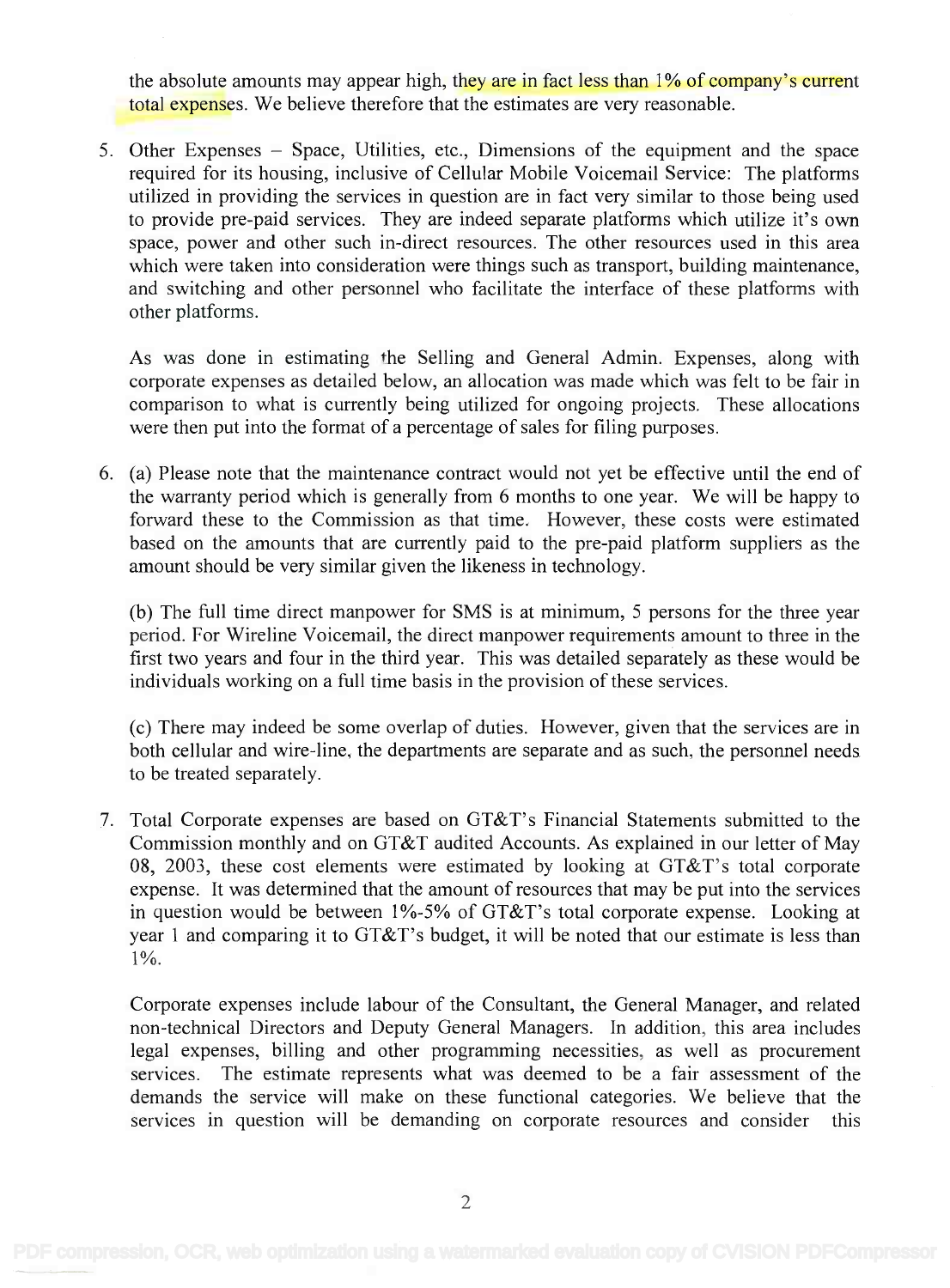percentage allocation to be reasonable. This amount therefore translated to being about percentage allocation to be reasonable. This amount therefore translated to being about 20% of the sales revenue for wireline voice mail, and 25% of SMS total revenue. In 20% of the sales revenue for wireline voice mail, and 25% of SMS total revenue. In other words, it is just a different format of presentation where GT&T submitted its filings other words, it is just a different format of presentation where GT&T submitted its filings as a basis of sales revenue versus as a percentage of current total expenses. as a basis of sales revenue versus as a percentage of current total expenses.

8. (a) GT&T apologizes for this inadvertence. Please find a copy of the said vendor's 8. (a) GT&T apologizes for this inadvertence. Please find a copy of the said vendor's quotation attached. As this equipment has been procured, we also attach the relevant quotation attached. As this equipment has been procured, we also attach the relevant Purchase Order that was placed with the vendor. Purchase Order that was placed with the vendor.

(b) No financial statements were provided for the cellular mobile voicemail service since (b) No financial statements were provided for the cellular mobile voicemail service since there would be no charges associated with the service and there will be no recurring there would be no charges associated with the service and there will be no recurring charge. As stated in the application, a call that is diverted to a mailbox will be treated and charge. As stated in the application, a call that is diverted to a mailbox will be treated and billed as a normal call and its retrieval will attract the current approved PUC rate for billed as a normal call and its retrieval will attract *the current approved PUC rate for* mobile and cellular services. *mobile and cellular services.*

The revenues generated from calls to the mailbox and from retrieving messages would The revenues generated from calls to the mailbox and from retrieving messages would therefore be arrived at by utilizing the total number of minutes taken by customers to therefore be arrived at by utilizing the total number of minutes taken by customers to relay and to retrieve messages by the rates already approved. It is too soon to determine relay and to retrieve messages by the rates already approved. It is too soon to determine the number of minutes. These numbers can however be ascertained by the Commission the number of minutes. These numbers can however be ascertained by the Commission through our future monthly submissions which may hopefully reflect an increase in through our future monthly submissions which may hopefully reflect an increase in minutes that can be tied to the service. minutes that can be tied to the service.

I trust that the above responses adequately address all the concerns of the Commission.

Sincerely yours,

ON alia

G⁄odfrey S. Statia Consultant. *Consultant.*

Cc: Ms. Sonita Jagan – General Manager & CEO; Mr. Gene Evelyn – Director (Rates & Tariffs).

Attachment: Copy of Vendor's Quotation - Mobile Voicemail.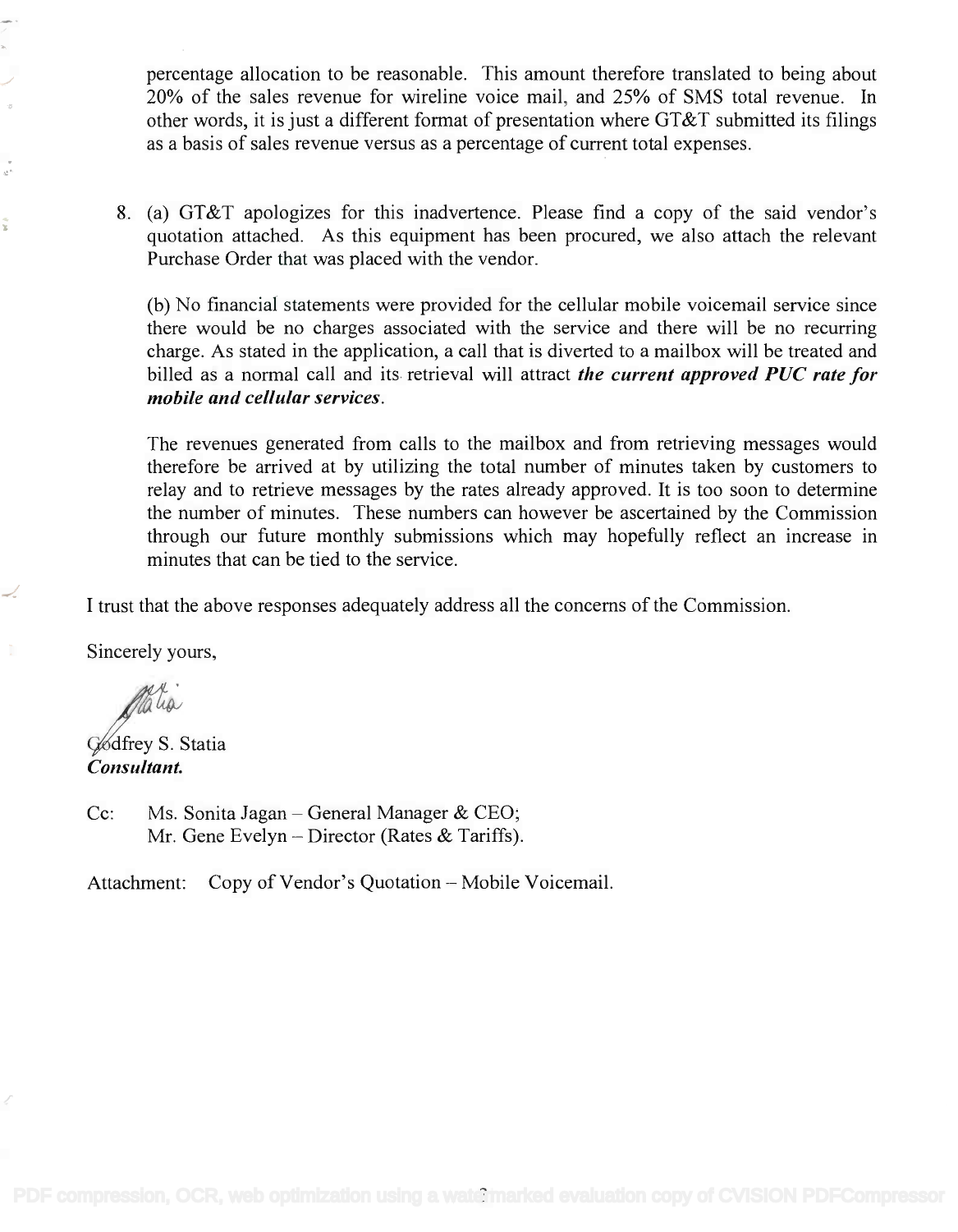

Quote No.# 03-03-04-7123

#### 621 East Fourth Street, Tulsa, Oklahoma 74120-3017 918 582.8781 Fax 918 388.2903

| Date Of Request:                          | 2/20/03                                                     | 2/20/03<br>Date Of Issue: |                                                |                  |  |
|-------------------------------------------|-------------------------------------------------------------|---------------------------|------------------------------------------------|------------------|--|
| Salesman:                                 | Gary Eubanks                                                |                           |                                                |                  |  |
| Customer:                                 | Guyana Telephone & Telegraph Company Ltd                    | Bill to:                  | Guyana Telephone & Telegraph Company Ltd       |                  |  |
| Contact:                                  | Mr. Russell Davis/Director Systems Engineering              | Contact:                  | Mr. Russell Davis/Director Systems Engineering |                  |  |
| <b>Address:</b>                           | P.O.BOX 10628                                               | Address:                  | P.O.BOX 10628<br>Telephone House, #79 Brickdam |                  |  |
|                                           | Telephone House, #79 Brickdam                               |                           |                                                |                  |  |
|                                           | Georgetown, Guyana, S.A.                                    |                           | Georgetown, Guyana, S.A.                       |                  |  |
| Phone:                                    | 592-2-59383                                                 | Phone:                    | 592-2-59383                                    |                  |  |
| Fax:                                      | 592-2-54092                                                 | Fax:                      | 592-2-54092                                    |                  |  |
| E-mail:                                   | syseng@gtt.co.gy                                            | Email:                    | syseng@gtt.co.gy                               |                  |  |
| Product/Services                          |                                                             | Qty                       | Price                                          | <b>TOTAL</b>     |  |
| bcgi Integrated Mobile Messaging Pricing: |                                                             |                           |                                                | 191,829.00<br>\$ |  |
|                                           | System designed to support additional 25,000 subscribers    |                           |                                                |                  |  |
|                                           | Note: Factoring 3 messages per day with message length      |                           |                                                |                  |  |
| of 60 seconds stored up to 14 days.       |                                                             |                           |                                                |                  |  |
|                                           | Additional licensing for 360ports of Message Taker Software | 1                         |                                                |                  |  |
|                                           | Postpaid Telephone Interface Node configured as follows:    | ľ                         |                                                |                  |  |
| Dual Power Supply-DC                      |                                                             |                           |                                                |                  |  |
| <b>Dual Processors</b>                    |                                                             |                           |                                                |                  |  |
| D600 cards (60port cards)                 |                                                             | $\mathbf{2}$              |                                                |                  |  |
|                                           | Prepaid Telephone Interface Node configured as follows:     | $\overline{\mathbf{2}}$   |                                                |                  |  |
| Dual Power Supply-DC                      |                                                             |                           |                                                |                  |  |
| <b>Dual Processors</b>                    |                                                             |                           |                                                |                  |  |
|                                           | D600 cards (60port cards) 2 per TIN                         | 2                         |                                                |                  |  |
| One-year Limited Hardware Warranty        |                                                             | $\mathbf i$               |                                                |                  |  |
| One-year Remote Technical Support         |                                                             |                           |                                                |                  |  |
| Installation                              |                                                             | 1                         |                                                | \$<br>11,200.00  |  |
|                                           | Total: Engineered, Furnished and Installed.                 |                           | <b>TOTAL</b>                                   | \$<br>203,029.00 |  |

Note: Prices are F.O.B., Tulsa, Oklahoma, U.S.A., The price quoted is U.S.\$. Note: Prices are F.O.B., Tulsa, Oklahoma, U.S.A., The price quoted is U.S.\$. All prices quoted exclude Federal, State, and Local taxes, or duty if applicable All prices quoted exclude Federal, State, and Local taxes, or duty if applicable Unless otherwise specified by the General Manager of *bcgi*, all Standard Conditions of Sale will prevail. Prices subject to change without notice. Standard Conditions of Sale will prevail. Prices subject to change without notice. Price quoted is valid for 30 days from date of proposal. Price quoted is valid for 30 days from date of proposal. TERMS OF PAYMENT: 50% with order, 25% prior to shipment, TERMS OF PAYMENT: 50% with order, 25% prior to shipment, 25% prior to commercial invoice. 25% prior to commercial invoice.

| <i>bcgi</i> Approval       | Purchase Order # |  |
|----------------------------|------------------|--|
| <b>Customer Acceptance</b> | <b>Ship Date</b> |  |